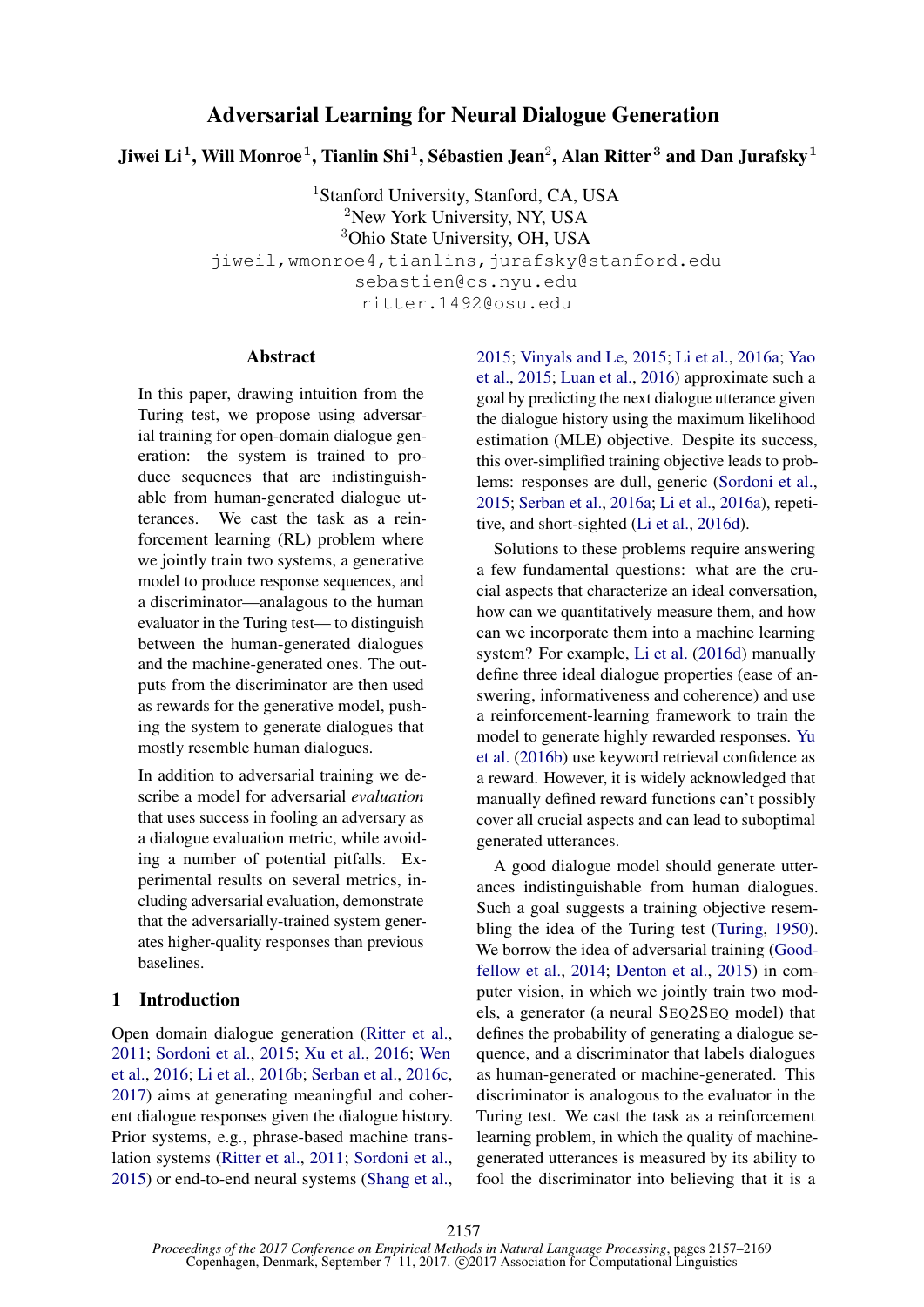human-generated one. The output from the discriminator is used as a reward to the generator, pushing it to generate utterances indistinguishable from human-generated dialogues.

The idea of a Turing test—employing an evaluator to distinguish machine-generated texts from human-generated ones—can be applied not only to training but also testing, where it goes by the name of adversarial evaluation. Adversarial evaluation was first employed in Bowman et al. (2016) to evaluate sentence generation quality, and preliminarily studied for dialogue generation by Kannan and Vinyals (2016). In this paper, we discuss potential pitfalls of adversarial evaluations and necessary steps to avoid them and make evaluation reliable.

Experimental results demonstrate that our approach produces more interactive, interesting, and non-repetitive responses than standard SEQ2SEQ models trained using the MLE objective function.

# 2 Related Work

Dialogue generation Response generation for dialogue can be viewed as a source-to-target transduction problem. Ritter et al. (2011) frame the generation problem as a machine translation problem. Sordoni et al. (2015) improved Ritter et al.'s system by rescoring the outputs of a phrasal MT-based conversation system with a neural model incorporating prior context. Recent progress in SEQ2SEQ models have inspired several efforts (Vinyals and Le, 2015; Serban et al., 2016a,d; Luan et al., 2016) to build end-to-end conversational systems that first apply an encoder to map a message to a distributed vector representing its meaning and then generate a response from the vector.

Our work adapts the encoder-decoder model to RL training, and can thus be viewed as an extension of Li et al. (2016d), but with more general RL rewards. Li et al. (2016d) simulate dialogues between two virtual agents, using policy gradient methods to reward sequences that display three useful conversational properties: informativity, coherence, and ease of answering. Our work is also related to recent efforts to integrate the SEQ2SEQ and reinforcement learning paradigms, drawing on the advantages of both (Wen et al., 2016). For example, Su et al. (2016) combine reinforcement learning with neural generation on tasks with real users. Asghar et al. (2016) train an end-to-end RL dialogue model using human users.

Dialogue quality is traditionally evaluated (Sordoni et al., 2015, e.g.) using word-overlap metrics

such as BLEU and METEOR scores used for machine translation. Some recent work (Liu et al., 2016) has started to look at more flexible and reliable evaluation metrics such as human-rating prediction (Lowe et al., 2017) and next utterance classification (Lowe et al., 2016).

Adversarial networks The idea of generative adversarial networks has enjoyed great success in computer vision (Radford et al., 2015; Chen et al., 2016a; Salimans et al., 2016). Training is formalized as a game in which the generative model is trained to generate outputs to fool the discriminator; the technique has been successfully applied to image generation.

However, to the best of our knowledge, this idea has not achieved comparable success in NLP. This is due to the fact that unlike in vision, text generation is discrete, which makes the error outputted from the discriminator hard to backpropagate to the generator. Some recent work has begun to address this issue: Lamb et al. (2016) propose providing the discriminator with the intermediate hidden vectors of the generator rather than its sequence outputs. Such a strategy makes the system differentiable and achieves promising results in tasks like character-level language modeling and handwriting generation. Yu et al. (2016a) use policy gradient reinforcement learning to backpropagate the error from the discriminator, showing improvement in multiple generation tasks such as poem generation, speech language generation and music generation. Outside of sequence generation, Chen et al. (2016b) apply the idea of adversarial training to sentiment analysis and Zhang et al. (2017) apply the idea to domain adaptation tasks.

Our work is distantly related to recent work that formalizes sequence generation as an action-taking problem in reinforcement learning. Ranzato et al. (2016) train RNN decoders in a SEQ2SEQ model using policy gradient to obtain competitive machine translation results. Bahdanau et al. (2017) take this a step further by training an actor-critic RL model for machine translation. Also related is recent work (Shen et al., 2016; Wiseman and Rush, 2016) to address the issues of exposure bias and loss-evaluation mismatch in neural translation.

# 3 Adversarial Training for Dialogue Generation

In this section, we describe in detail the components of the proposed adversarial reinforcement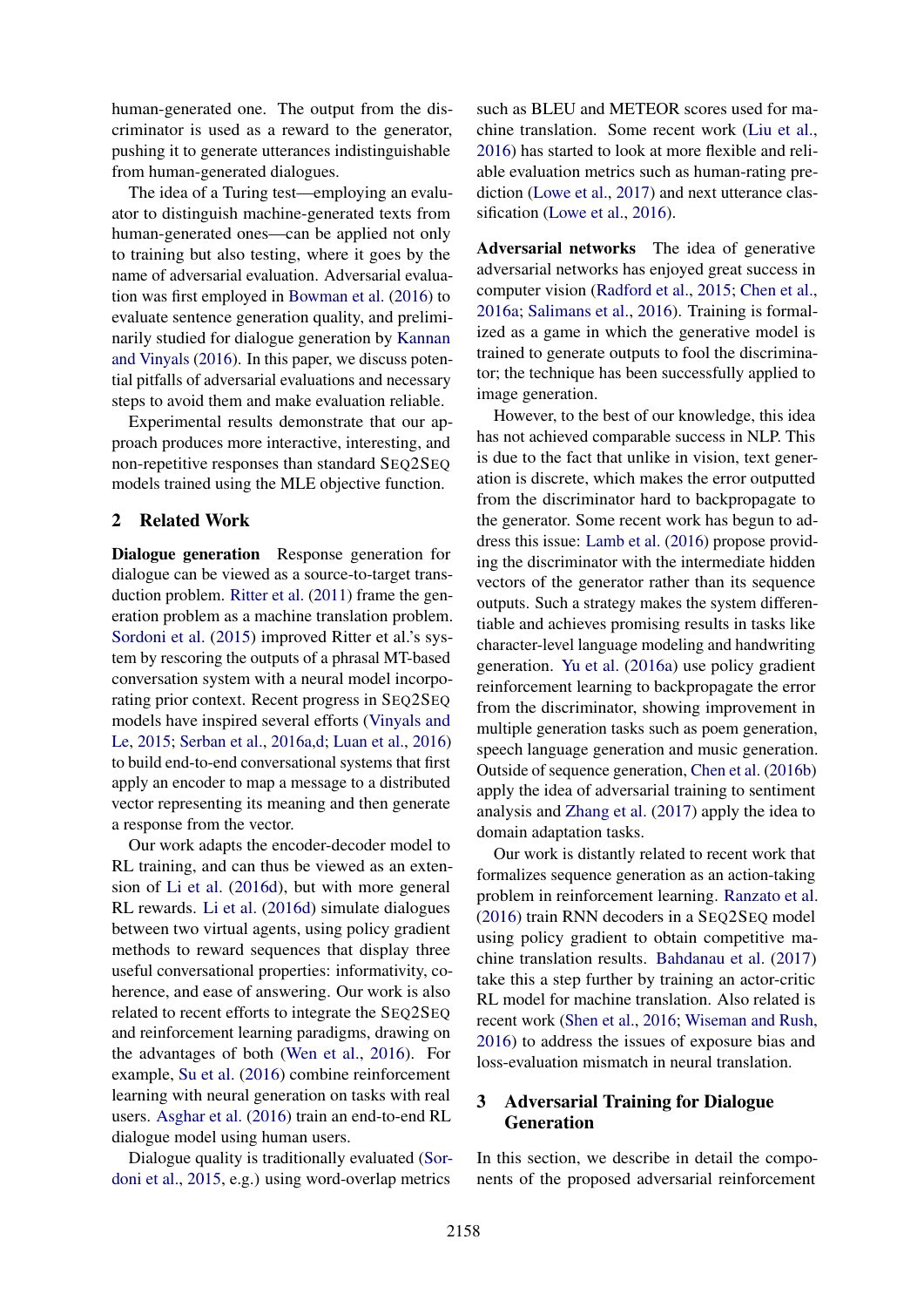learning model. The problem can be framed as follows: given a dialogue history x consisting of a sequence of dialogue utterances, $<sup>1</sup>$  the model needs to</sup> generate a response  $y = \{y_1, y_2, ..., y_T\}$ . We view the process of sentence generation as a sequence of actions that are taken according to a policy defined by an encoder-decoder recurrent neural network.

#### 3.1 Adversarial REINFORCE

The adversarial REINFORCE algorithm consists of two components: a generative model G and a discriminative model D.

Generative model The generative model G defines the policy that generates a response  $y$  given dialogue history  $x$ . It takes a form similar to SEQ2SEQ models, which first map the source input to a vector representation using a recurrent net and then compute the probability of generating each token in the target using a softmax function.

Discriminative model The discriminative model  $D$  is a binary classifier that takes as input a sequence of dialogue utterances  $\{x, y\}$  and outputs a label indicating whether the input is generated by humans or machines. The input dialogue is encoded into a vector representation using a hierarchical encoder (Li et al., 2015; Serban et al.,  $2016b$ ,<sup>2</sup> which is then fed to a 2-class softmax function, returning the probability of the input dialogue episode being a machine-generated dialogue (denoted  $Q_-(\{x,y\})$ ) or a human-generated dialogue (denoted  $Q_{+}(\lbrace x, y \rbrace)$ ).

Policy Gradient Training The key idea of the system is to encourage the generator to generate utterances that are indistinguishable from human generated dialogues. We use policy gradient methods to achieve such a goal, in which the score of current utterances being human-generated ones assigned by the discriminator (i.e.,  $Q_{+}(\lbrace x, y \rbrace)$ ) is used as a reward for the generator, which is trained to maximize the expected reward of generated utterance(s) using the REINFORCE algorithm (Williams, 1992):

$$
J(\theta) = \mathbb{E}_{y \sim p(y|x)}(Q_+(\{x, y\})|\theta)
$$
 (1)

Given the input dialogue history  $x$ , the bot generates a dialogue utterance  *by sampling from the* policy. The concatenation of the generated utterance  $y$  and the input  $x$  is fed to the discriminator. The gradient of (1) is approximated using the likelihood ratio trick (Williams, 1992; Glynn, 1990; Aleksandrov et al., 1968):

$$
\nabla J(\theta) \approx [Q_{+}(\{x, y\}) - b(\{x, y\})]
$$

$$
\nabla \log \pi(y|x)
$$

$$
= [Q_{+}(\{x, y\}) - b(\{x, y\})]
$$

$$
\nabla \sum_{t} \log p(y_t|x, y_{1:t-1}) \quad (2)
$$

where  $\pi$  denotes the probability of the generated responses.  $b({x, y})$  denotes the baseline value to reduce the variance of the estimate while keeping it unbiased. $3$  The discriminator is simultaneously updated with the human generated dialogue that contains dialogue history  $x$  as a positive example and the machine-generated dialogue as a negative example.

## 3.2 Reward for Every Generation Step (REGS)

The REINFORCE algorithm described has the disadvantage that the expectation of the reward is approximated by only one sample, and the reward associated with this sample (i.e.,  $[Q_{+}(\{x, y\})$  $b({x, y})$  in Eq(2)) is used for all actions (the generation of each token) in the generated sequence. Suppose, for example, the input history is *what's your name*, the human-generated response is *I am John*, and the machine-generated response is *I don't know*. The vanilla REINFORCE model assigns the same negative reward to all tokens within the human-generated response (i.e., *I*, *don't*, *know*), whereas proper credit assignment in training would give separate rewards, most likely a neutral reward for the token *I*, and negative rewards to *don't* and *know*. We call this *reward for every generation step*, abbreviated *REGS*.

Rewards for intermediate steps or partially decoded sequences are thus necessary. Unfortunately, the discriminator is trained to assign scores to fully

<sup>&</sup>lt;sup>1</sup>We approximate the dialogue history using the concatenation of two preceding utterances. We found that using more than 2 context utterances yields very tiny performance improvements for SEQ2SEQ models.

<sup>&</sup>lt;sup>2</sup>To be specific, each utterance  $p$  or  $q$  is mapped to a vector representation  $h_p$  or  $h_q$  using LSTM (Hochreiter and Schmidhuber, 1997). Another LSTM is put on sentence level, mapping the context dialogue sequence to a single representation.

 $3$  Like Ranzato et al. (2016), we train another neural network model (the critic) to estimate the value (or future reward) of current state (i.e., the dialogue history) under the current policy  $\pi$ . The critic network takes as input the dialogue history, transforms it to a vector representation using a hierarchical network and maps the representation to a scalar. The network is optimized based on the mean squared loss between the estimated reward and the real reward.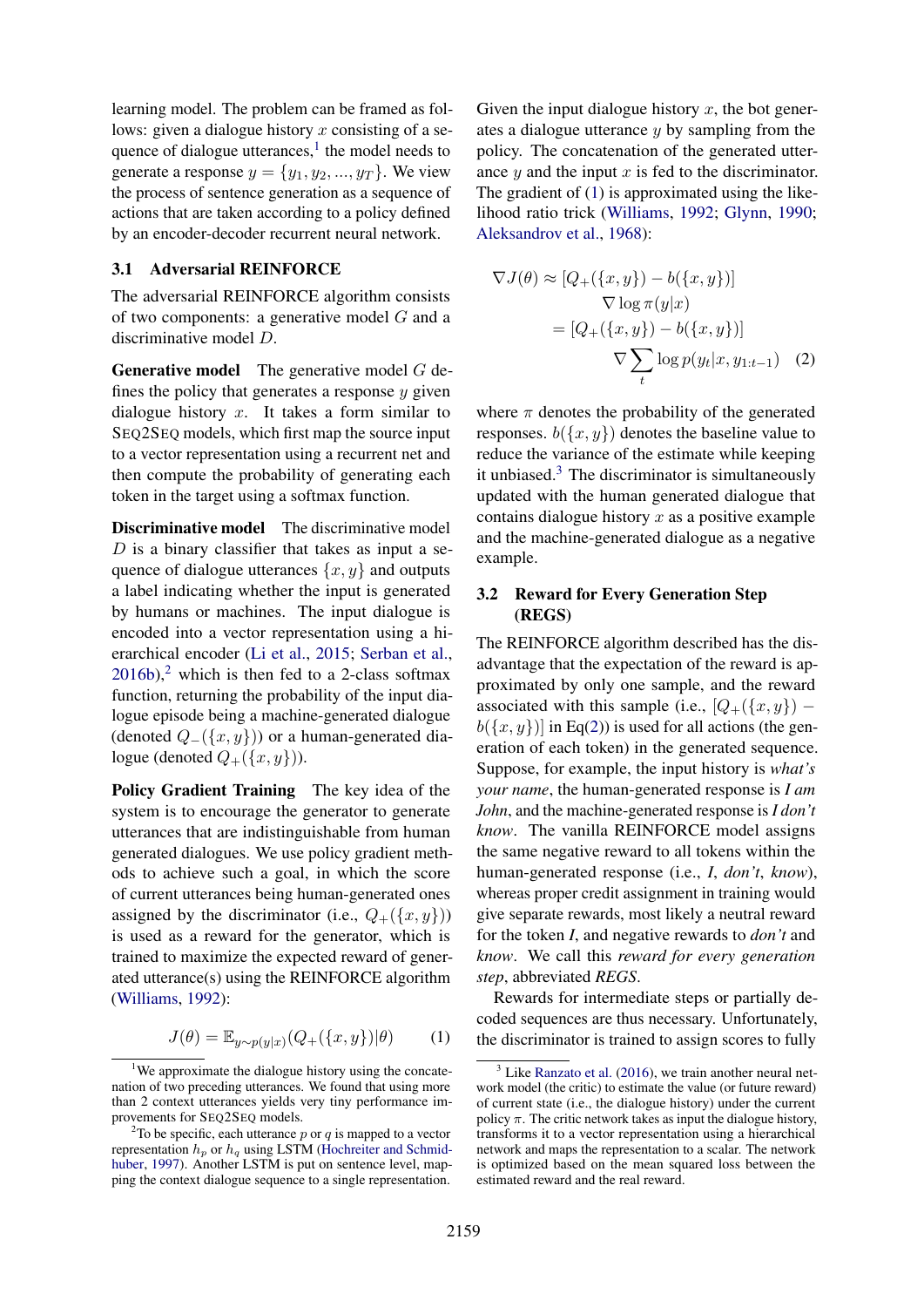generated sequences, but not partially decoded ones. We propose two strategies for computing intermediate step rewards by (1) using Monte Carlo (MC) search and (2) training a discriminator that is able to assign rewards to partially decoded sequences.

In (1) Monte Carlo search, given a partially decoded  $s_P$ , the model keeps sampling tokens from the distribution until the decoding finishes. Such a process is repeated  $N$  (set to 5) times and the  $N$ generated sequences will share a common prefix  $s_P$ . These N sequences are fed to the discriminator, the average score of which is used as a reward for the  $s_P$ . A similar strategy is adopted in Yu et al. (2016a). The downside of MC is that it requires repeating the sampling process for each prefix of each sequence and is thus significantly time-consuming.<sup>4</sup>

In (2), we directly train a discriminator that is able to assign rewards to both fully and partially decoded sequences. We break the generated sequences into partial sequences, namely  $\{y_{1:t}^+\}_{t=1}^{N_Y+}$ and  $\{y_{1:t}^-\}_{t=1}^{N_{Y^-}}$  and use all instances in  $\{y_{1:t}^+\}_{t=1}^{N_{Y^+}}$ as positive examples and instances  $\{y_{1:t}^-\}_{t=1}^{N_Y-}$  as negative examples. The problem with such a strategy is that earlier actions in a sequence are shared among multiple training examples for the discriminator (for example, token  $y_1^+$  is contained in all partially generated sequences, which results in overfitting. To mitigate this problem, we adopt a strategy similar to when training value networks in *AlphaGo* (Silver et al., 2016), in which for each collection of subsequences of  $Y$ , we randomly sample only one example from  $\{y_{1:t}^+\}_{t=1}^{N_{Y^+}}$  and one example from  ${y_{1:t}}^{\top}$  $}_{t=1}^{N_Y-}$ , which are treated as positive and negative examples to update the discriminator. Compared with the Monte Carlo search model, this strategy is significantly more time-effective, but comes with the weakness that the discriminator becomes less accurate after partially decoded sequences are added in as training examples. We find that the MC model performs better when training time is less of an issue.

For each partially-generated sequence  $Y_t$  =  $y_{1:t}$ , the discriminator gives a classification score  $Q_+(x, Y_t)$ . We compute the baseline  $b(x, Y_t)$  using a similar model to the vanilla REINFORCE model. This yields the following gradient to update the generator:

$$
\nabla J(\theta) \approx \sum_{t} (Q_{+}(x, Y_{t}) - b(x, Y_{t}))
$$

$$
\nabla \log p(y_{t}|x, Y_{1:t-1}) \quad (3)
$$

Comparing (3) with (2), we can see that the values for rewards and baselines are different among generated tokens in the same response.

Teacher Forcing Practically, we find that updating the generative model only using Eq. 1 leads to unstable training for both vanilla Reinforce and REGS, with the perplexity value skyrocketing after training the model for a few hours (even when the generator is initialized using a pre-trained SEQ2SEQ model). The reason this happens is that the generative model can only be indirectly exposed to the gold-standard target sequences through the reward passed back from the discriminator, and this reward is used to promote or discourage its (the generator's) own generated sequences. Such a training strategy is fragile: once the generator (accidentally) deteriorates in some training batches and the discriminator consequently does an extremely good job in recognizing sequences from the generator, the generator immediately gets lost. It knows that its generated sequences are bad based on the rewards outputted from the discriminator, but it does not know what sequences are good and how to push itself to generate these good sequences (the odds of generating a good response from random sampling are minute, due to the vast size of the space of possible sequences). Loss of the reward signal leads to a breakdown in the training process.

To alleviate this issue and give the generator more direct access to the gold-standard targets, we propose also feeding human generated responses to the generator for model updates. The most straightforward strategy is for the discriminator to automatically assign a reward of 1 (or other positive values) to the human generated responses and for the generator to use this reward to update itself on human generated examples. This can be seen as having a teacher intervene with the generator some fraction of the time and force it to generate the true responses, an approach that is similar to the professor-forcing algorithm of Lamb et al. (2016).

A closer look reveals that this modification is the same as the standard training of SEQ2SEQ mod-

 $4$ Consider one target sequence with length 20, we need to sample 5\*20=100 full sequences to get rewards for all intermediate steps. Training one batch with 128 examples roughly takes roughly 1 min on a single GPU, which is computationally intractable considering the size of the dialogue data we have. We thus parallelize the sampling processes, distributing jobs across 8 GPUs.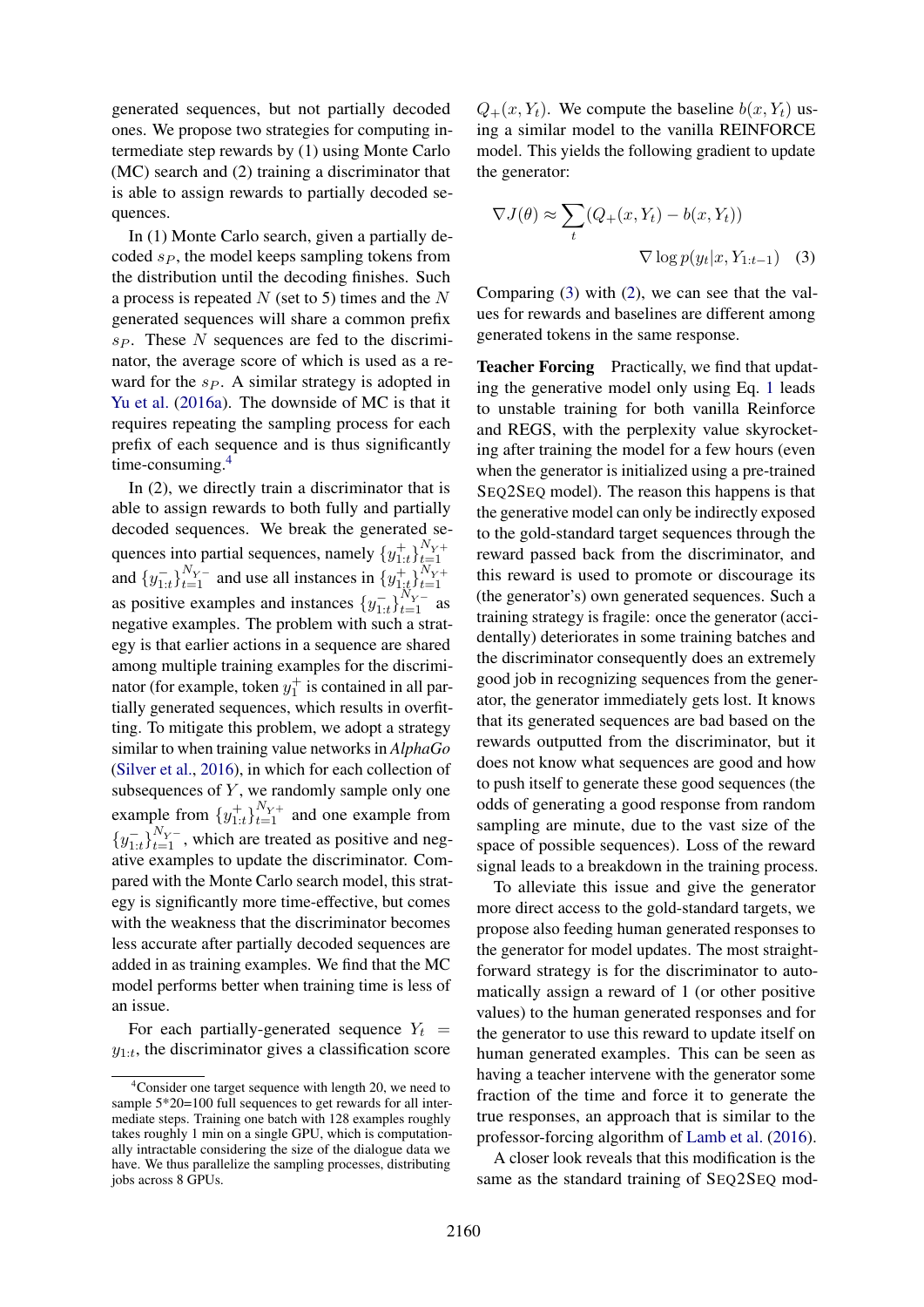```
For number of training iterations do
   For i=1,D-steps do
        Sample (X,Y) from real data
        Sample \ddot{Y} \sim G(\cdot | X)Update D using (X, Y) as positive examples and
(X, \hat{Y}) as negative examples.
   . End
.
   For i=1,G-steps do
        Sample (X, Y) from real data
        Sample \hat{Y} \sim G(\cdot | X)Compute Reward r for (X, \hat{Y}) using D.
        Update G on (X, \hat{Y}) using reward r
        Teacher-Forcing: Update G on (X, Y). End
End
```
Figure 1: A brief review of the proposed adversarial reinforcement algorithm for training the generator  $G$  and discriminator  $D$ . The reward  $r$  from the discriminator D can be computed using different strategies according to whether using REINFORCE or REGS. The update of the generator G on  $(X, \hat{Y})$ can be done by either using Eq.2 or Eq.3. D-steps is set to 5 and G-steps is set to 1.

els, making the final training alternately update the SEQ2SEQ model using the adversarial objective and the MLE objective. One can think of the professor-forcing model as a regularizer to regulate the generator once it starts deviating from the training dataset.

We also propose another workaround, in which the discriminator first assigns a reward to a human generated example using its own model, and the generator then updates itself using this reward on the human generated example only if the reward is larger than the baseline value. Such a strategy has the advantage that different weights for model updates are assigned to different human generated examples (in the form of different reward values produced by the generator) and that human generated examples are always associated with nonnegative weights.

A sketch of the proposed model is shown in Figure 1.

#### 3.3 Training Details

We first pre-train the generative model by predicting target sequences given the dialogue history. We trained a SEQ2SEQ model (Sutskever et al., 2014) with an attention mechanism (Bahdanau et al., 2015; Luong et al., 2015) on the OpenSubtitles dataset. We followed protocols recommended

by Sutskever et al. (2014), such as gradient clipping, mini-batch and learning rate decay. We also pre-train the discriminator. To generate negative examples, we decode part of the training data. Half of the negative examples are generated using beamsearch with mutual information reranking as described in Li et al. (2016a), and the other half is generated from sampling.

For data processing, model training and decoding (both the proposed adversarial training model and the standard SEO2SEO models), we employ a few strategies that improve response quality, including: (2) Remove training examples with length of responses shorter than a threshold (set to 5). We find that this significantly improves the general response quality.<sup>5</sup> (2) Instead of using the same learning rate for all examples, using a weighted learning rate that considers the average tf-idf score for tokens within the response. Such a strategy decreases the influence from dull and generic utterances. $<sup>6</sup>$  (3)</sup> Penalizing intra-sibling ranking when doing beam search decoding to promote N-best list diversity as described in Li et al. (2016c). (4) Penalizing word types (stop words excluded) that have already been generated. Such a strategy dramatically decreases the rate of repetitive responses such as *no. no. no. no. no.* or contradictory responses such as *I don't like oranges but i like oranges*.

# 4 Adversarial Evaluation

In this section, we discuss strategies for successful adversarial evaluation. Note that the proposed adversarial training and adversarial evaluation are separate procedures. They are independent of each other and share no common parameters.

The idea of adversarial evaluation, first proposed by Bowman et al. (2016), is to train a discriminant function to separate generated and true sentences, in an attempt to evaluate the model's sentence generation capability. The idea has been preliminarily studied by Kannan and Vinyals (2016) in the context of dialogue generation. Adversarial evaluation also resembles the idea of the Turing test, which

<sup>&</sup>lt;sup>5</sup>To compensate for the loss of short responses, one can train a separate model using short sequences.

<sup>&</sup>lt;sup>6</sup>We treat each sentence as a document. Stop words are removed. Learning rates are normalized within one batch. For example, suppose  $t_1, t_2, ..., t_i, ..., t_N$  denote the tf-idf scores for sentences within current batch and lr denotes the original learning rate. The learning rate for sentence with index *i* is  $N \cdot lr \cdot \frac{t_i}{\sum_{i'} t_{i'}}$ . To avoid exploding learning rates for sequences with extremely rare words, the tf-idf score of a sentence is capped at  $L$  times the minimum tf-idf score in the current batch.  $\tilde{L}$  is empirically chosen and is set to 3.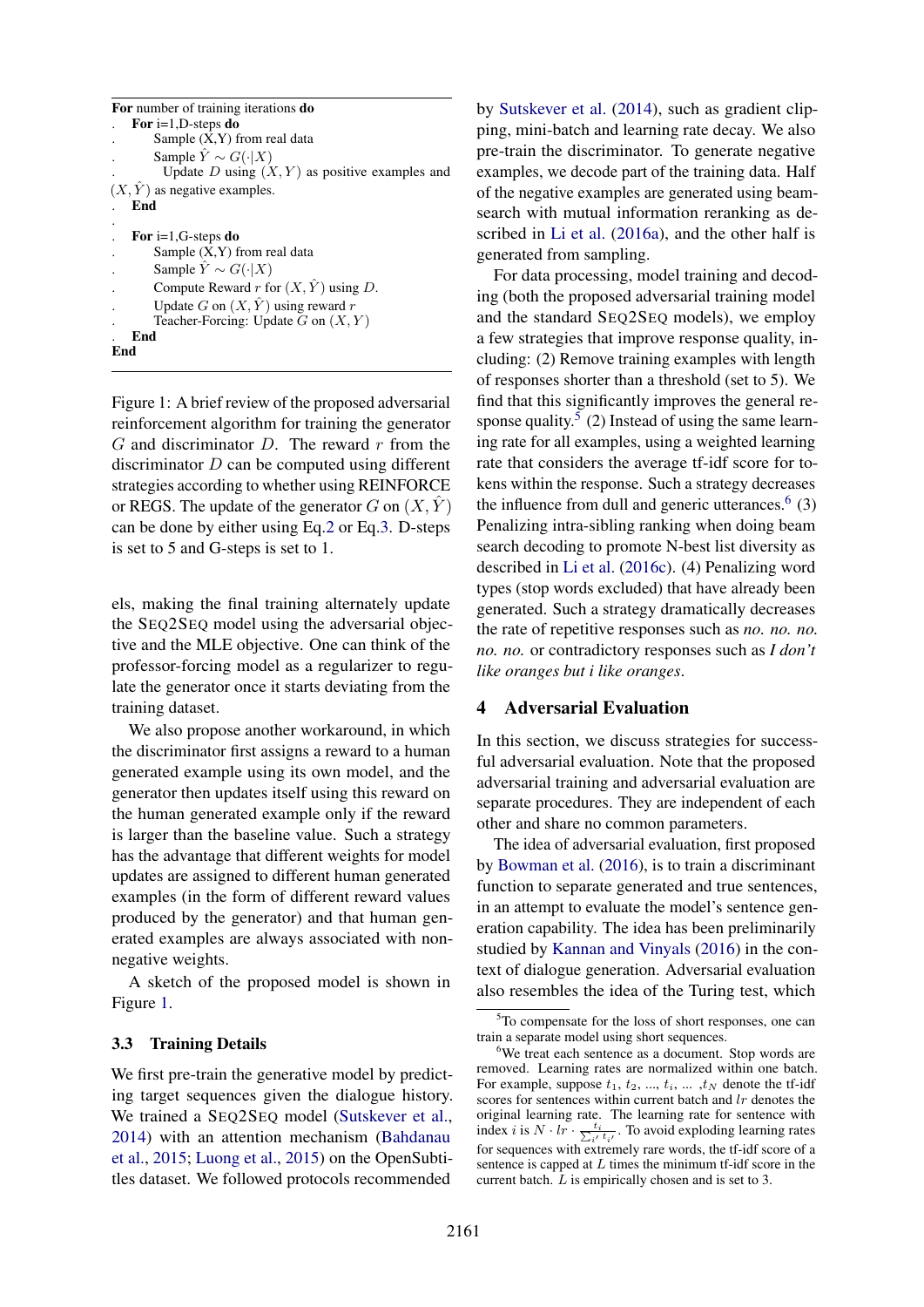requires a human evaluator to distinguish machinegenerated texts from human-generated ones. Since it is time-consuming and costly to ask a human to talk to a model and give judgements, we train a machine evaluator in place of the human evaluator to distinguish the human dialogues and machine dialogues, and we use it to measure the general quality of the generated responses.

Adversarial evaluation involves both training and testing. At training time, the evaluator is trained to label dialogues as machine-generated (negative) or human-generated (positive). At test time, the trained evaluator is evaluated on a held-out dataset. If the human-generated dialogues and machinegenerated ones are indistinguishable, the model will achieve 50 percent accuracy at test time.

#### 4.1 Adversarial Success

We define Adversarial Success (*AdverSuc* for short) to be the fraction of instances in which a model is capable of fooling the evaluator. *AdverSuc* is the difference between 1 and the accuracy achieved by the evaluator. Higher values of *AdverSuc* for a dialogue generation model are better.

## 4.2 Testing the Evaluator's Ability

One caveat with the adversarial evaluation methods is that they are model-dependent. We approximate the human evaluator in the Turing test with an automatic evaluator and assume that the evaluator is perfect: low accuracy of the discriminator should indicate high quality of the responses, since we interpret this to mean the generated responses are indistinguishable from the human ones. Unfortunately, there is another factor that can lead to low discriminative accuracy: a poor discriminative model. Consider a discriminator that always gives random labels or always gives the same label. Such an evaluator always yields a high *AdverSuc* value of 0.5. Bowman et al. (2016) propose two different discriminator models separately using *unigram* features and *neural* features. It is hard to tell which feature set is more reliable. The standard strategy of testing the model on a held-out development set is not suited to this case, since a model that overfits the development set is necessarily superior.

To deal with this issue, we propose setting up a few manually-invented situations to test the ability of the automatic evaluator. This is akin to setting up examinations to test the ability of the human evaluator in the Turing test. We report not only the *AdverSuc* values, but also the scores that the evalu-

ator achieves in these manually-designed test cases, indicating how much we can trust the reported *AdverSuc*. We develop scenarios in which we know in advance how a perfect evaluator should behave, and then compare *AdverSuc* from a discriminative model with the gold-standard *AdverSuc*. Scenarios we design include:

- We use human-generated dialogues as both positive examples and negative examples. A perfect evaluator should give an *AdverSuc* of  $0.5$  (accuracy  $50\%$ ), which is the goldstandard result.
- We use machine-generated dialogues as both positive examples and negative examples. A perfect evaluator should give an *AdverSuc* of 0.5 (accuracy 50%).
- We use original human-generated dialogues as positive examples and dialogues consisting of random utterances as negative examples. A perfect evaluator should give an *AdverSuc* of 0 (accuracy 100%).
- We use original human-generated dialogues as positive examples and dialogues with responses replaced by the utterances immediately following the true responses. A perfect evaluation should give an *AdverSuc* of 0 (accuracy  $100\%$ ).

The *evaluator reliability error* (ERE) is the average deviation of an evaluator's adversarial error from the gold-standard error in the above tasks, with equal weight for each task. The smaller the error, the more reliable the evaluator is.

#### 4.3 Machine-vs-Random Accuracy

Evaluator reliability error uses scenarios constructed from human-generated dialogues to assess feature or hyper-parameter choice for the evaluator. Unfortunately, no machine-generated responses are involved in the ERE metric. The following example illustrates the serious weakness resulting from this strategy: as will be shown in the experiment section, when inputs are decoded using greedy or beam search models, most generation systems to date yield an adversarial success less than 10 percent (evaluator accuracy 90 percent). But when using sampling for decoding, the adversarial success skyrockets to around 40 percent, $7$  only 10 percent less than what's needed to pass the Turing test. A close look at the decoded sequences using sampling tells a different story: the responses from

<sup>&</sup>lt;sup>7</sup>Similar results are also reported in Kannan and Vinyals (2016).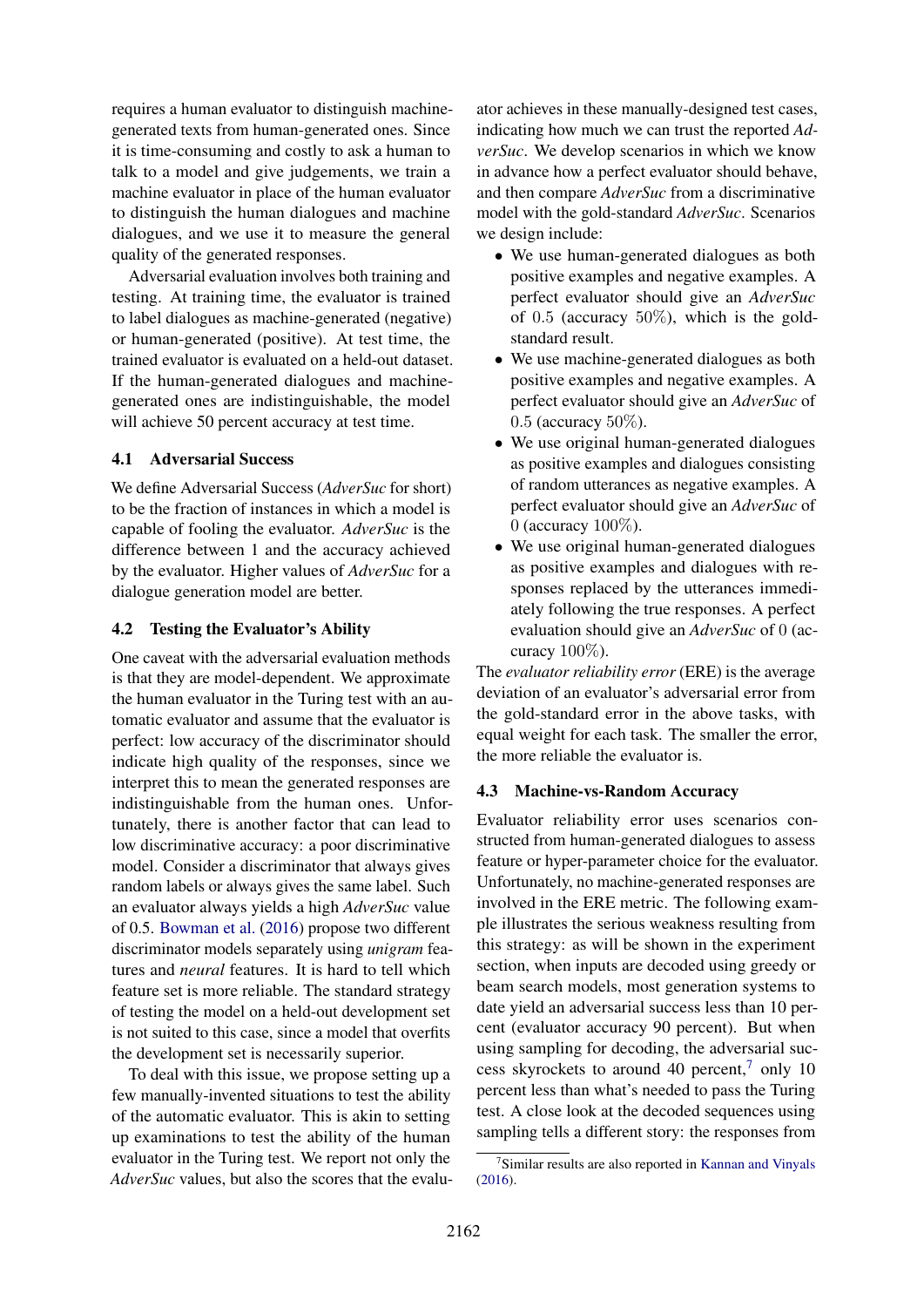| Input                   | tell me  how long have you had this falling sickness?                  |
|-------------------------|------------------------------------------------------------------------|
| <b>Vanilla-MLE</b>      | i 'm not a doctor.                                                     |
| Vanilla-Sample          | well everything you did was totally untrue.                            |
| <b>REINFORCE</b>        | i don't know how long it's been.                                       |
| <b>REGS Monte Carlo</b> | A few months, I guess.                                                 |
| Input                   | so i had the doctors test sammy 's response to conditioning.           |
| Vanilla-MLE             | sammy wrote the test sammy wrote the test.                             |
| Vanilla-Sample          | objects pick objects up objects objects objects objects objects        |
| <b>REINFORCE</b>        | i 'm not sure that 's relevant.                                        |
| <b>REGS Monte Carlo</b> | so he took the pills.                                                  |
| Input                   | what are you going to do?                                              |
| Vanilla-MLE             | i 'm going to the movies.                                              |
| Vanilla-Sample          | get him outta here first !                                             |
| <b>REINFORCE</b>        | i 'm going to get you.                                                 |
| <b>REGS Monte Carlo</b> | i'm going to get you a new car.                                        |
| Input                   | they fear your power your intellect.                                   |
| Vanilla-MLE             | you 're the only one who knows what 's going on.                       |
| Vanilla-Sample          | when they are conquered and you surrender they will control all of us. |
| <b>REINFORCE</b>        | i 'm afraid i 'm not ready yet.                                        |
| <b>REGS Monte Carlo</b> | i 'm not afraid of your power.                                         |

Table 1: Sampled responses from different models. More in Appendix Tables 5 and 6.

sampling are sometimes incoherent, irrelevant or even ungrammatical.

We thus propose an additional sanity check, in which we report the accuracy of distinguishing between machine-generated responses and randomly sampled responses (*machine-vs-random* for short). This resembles the N-choose-1 metric described in Shao et al. (2017). Higher accuracy indicates that the generated responses are distinguishable from randomly sampled human responses, indicating that the generative model is not fooling the generator simply by introducing randomness. As we will show in Sec. 5, using sampling results in high *AdverSuc* values but low *machine-vs-random* accuracy.

#### 5 Experimental Results

In this section, we detail experimental results on adversarial success and human evaluation.

| Setting                    | ERE.  |
|----------------------------|-------|
| SVM+Unigram                | 0.232 |
| <b>Concat Neural</b>       | 0.209 |
| <b>Hierarchical Neural</b> | 0.193 |
| SVM+Neural+multil-features | 0.152 |

Table 2: ERE scores obtained by different models.

#### 5.1 Adversarial Evaluation

ERE We first test adversarial evaluation models with different feature sets and model architectures for reliability, as measured by evaluator reliability error (ERE). We explore the following models: (1) *SVM+Unigram*: SVM using unigram features.<sup>8</sup> A multi-utterance dialogue (i.e., input messages and responses) is transformed to a unigram representation; (2) *Concat Neural*: a neural classification model with a softmax function that takes as input the concatenation of representations of constituent dialogues sentences; (3) *Hierarchical Neural*: a hierarchical encoder with a structure similar to the discriminator used in the reinforcement; and (4) *SVM+Neural+multi-lex-features*: a SVM model that uses the following features: unigrams, neural representations of dialogues obtained by the neural model trained using strategy  $(3)$ , the forward likelihood  $\log p(t|s)$  and backward likelihood  $p(s|t)$ .

ERE scores obtained by different models are reported in Table 2. As can be seen, the *hierarchical neural* evaluator (model 3) is more reliable than simply concatenating the sentence-level representations (model 2). Using the combination of neural features and lexicalized features yields the most reliable evaluator. For the rest of this section, we report results obtained by the *Hierarchical Neural* setting due to its end-to-end nature, despite its inferiority to *SVM+Neural+multil-features*.

Table 3 presents *AdverSuc* values for different models, along with *machine-vs-random* accuracy described in Section 4.3. Higher values of *Adver-Suc* and *machine-vs-random* are better.

Baselines we consider include standard SEQ2SEQ models using greedy decoding (*MLEgreedy*), beam-search (*MLE+BS*) and sampling, as well as the mutual information reranking model of Li et al. (2016a) with two algorithmic variations: (1) MMI+ $p(t|s)$ , in which a large N-best list is first

<sup>8</sup>Trained using the SVM-Light package (Joachims, 2002).

<sup>&</sup>lt;sup>9</sup>The representation before the softmax layer.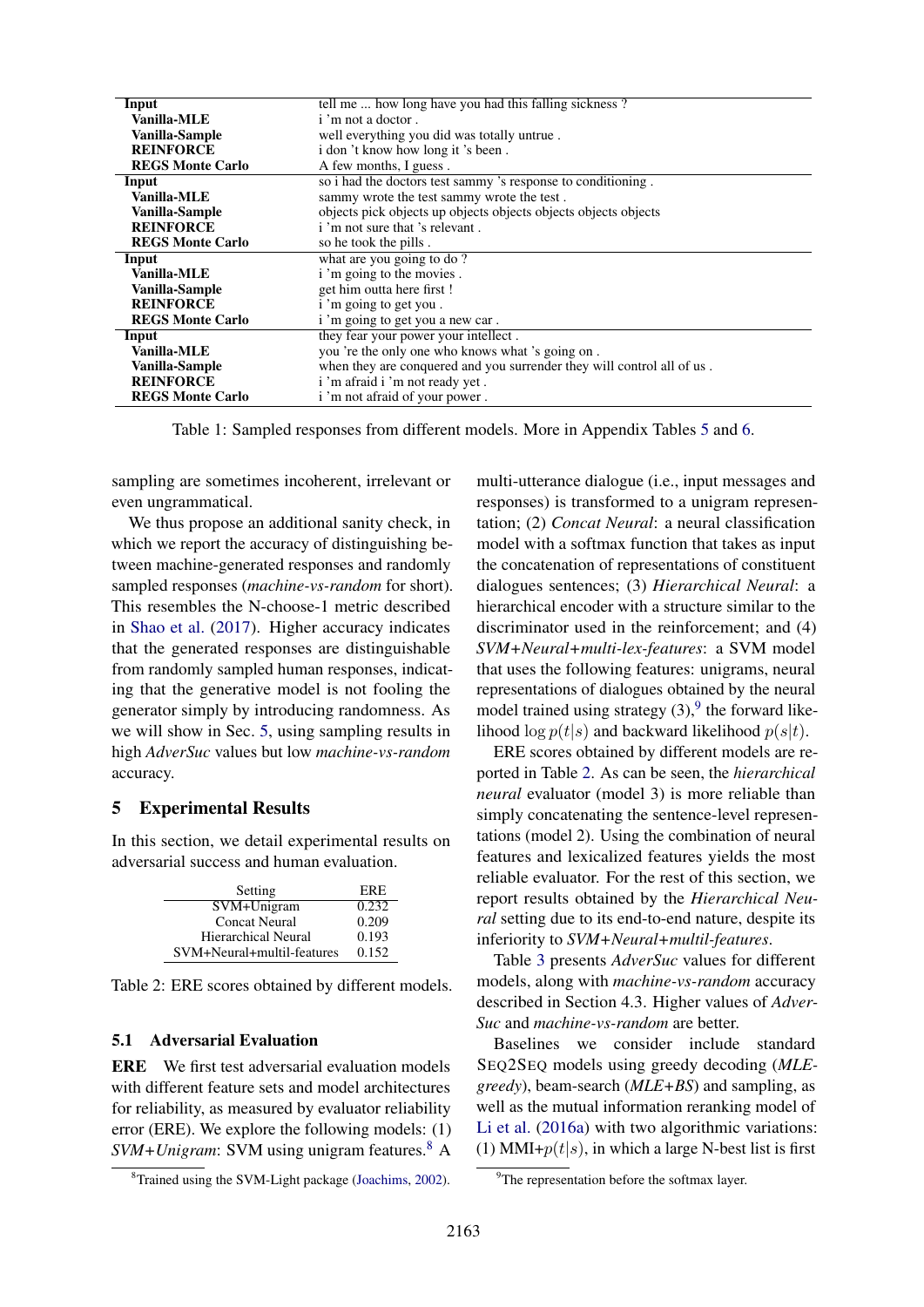| Model           | AdverSuc | machine-vs-random |
|-----------------|----------|-------------------|
| MLE-BS          | 0.037    | 0.942             |
| MLE-Greedy      | 0.049    | 0.945             |
| $MMI+p(t s)$    | 0.073    | 0.953             |
| $MMI-p(t)$      | 0.090    | 0.880             |
| Sampling        | 0.372    | 0.679             |
| Adver-Reinforce | 0.080    | 0.945             |
| Adver-REGS      | 0.098    | 0.952             |

Table 3: *AdverSuc* and *machine-vs-random* scores achieved by different training/decoding strategies.

generated using a pre-trained SEQ2SEQ model and then reranked by the backward probability  $p(s|t)$ and (2) MMI $-p(t)$ , in which language model probability is penalized during decoding.

Results are shown in Table 3. What first stands out is decoding using sampling (as discussed in Section 4.3), achieving a significantly higher *AdverSuc* number than all the rest models. However, this does not indicate the superiority of the sampling decoding model, since the *machine-vs-random* accuracy is at the same time significantly lower. This means that sampled responses based on SEQ2SEQ models are not only hard for an evaluator to distinguish from real human responses, but also from randomly sampled responses. A similar, though much less extreme, effect is observed for MMI $-p(t)$ , which has an *AdverSuc* value slightly higher than *Adver-Reinforce*, but a significantly lower *machine-vsrandom* score.

By comparing different baselines, we find that  $MMI+p(t|s)$  is better than  $MLE$ -greedy, which is in turn better than *MLE+BS*. This result is in line with human-evaluation results from Li et al. (2016a). The two proposed adversarial algorithms achieve better performance than the baselines. We expect this to be the case, since the adversarial algorithms are trained on an objective function more similar to the evaluation metric (i.e., adversarial success). *REGS* performs slightly better than the vanilla RE-INFORCE algorithm.

#### 5.2 Human Evaluation

For human evaluation, we follow protocols defined in Li et al. (2016d), employing crowdsourced judges to evaluate a random sample of 200 items. We present both an input message and the generated outputs to 3 judges and ask them to decide which of the two outputs is better (*single-turn* general quality). Ties are permitted. Identical strings are assigned the same score. We also present the judges with *multi-turn* conversations simulated between the two agents. Each conversation consists

| Setting     | adver-win | adver-lose | tie. |
|-------------|-----------|------------|------|
| single-turn | 0.62      | 0.18       | 0.20 |
| multi-turn  | 0.72      | 0.10       | 0.18 |

Table 4: The gain from the proposed adversarial model over the mutual information system based on pairwise human judgments.

of 3 turns. Results are presented in Table 4. We observe a significant quality improvement on both single-turn quality and multi-turn quality from the proposed adversarial model. It is worth noting that the reinforcement learning system described in Li et al. (2016d), which simulates conversations between two bots and is trained based on manually designed reward functions, only improves multiturn dialogue quality, while the model described in this paper improves both single-turn and multiturn dialogue generation quality. This confirms that the reward adopted in adversarial training is more general, natural and effective in training dialogue systems.

## 6 Conclusion and Future Work

In this paper, drawing intuitions from the Turing test, we propose using an adversarial training approach for response generation. We cast the model in the framework of reinforcement learning and train a generator based on the signal from a discriminator to generate response sequences indistinguishable from human-generated dialogues. We observe clear performance improvements on multiple metrics from the adversarial training strategy.

The adversarial training model should theoretically benefit a variety of generation tasks in NLP. Unfortunately, in preliminary experiments applying the same training paradigm to machine translation, we did not observe a clear performance boost. We conjecture that this is because the adversarial training strategy is more beneficial to tasks in which there is a big discrepancy between the distributions of the generated sequences and the reference target sequences. In other words, the adversarial approach is more beneficial on tasks in which entropy of the targets is high. Exploring this relationship further is a focus of our future work.

Acknowledgements The authors thank Michel Galley, Bill Dolan, Chris Brockett, Jianfeng Gao and other members of the NLP group at Mi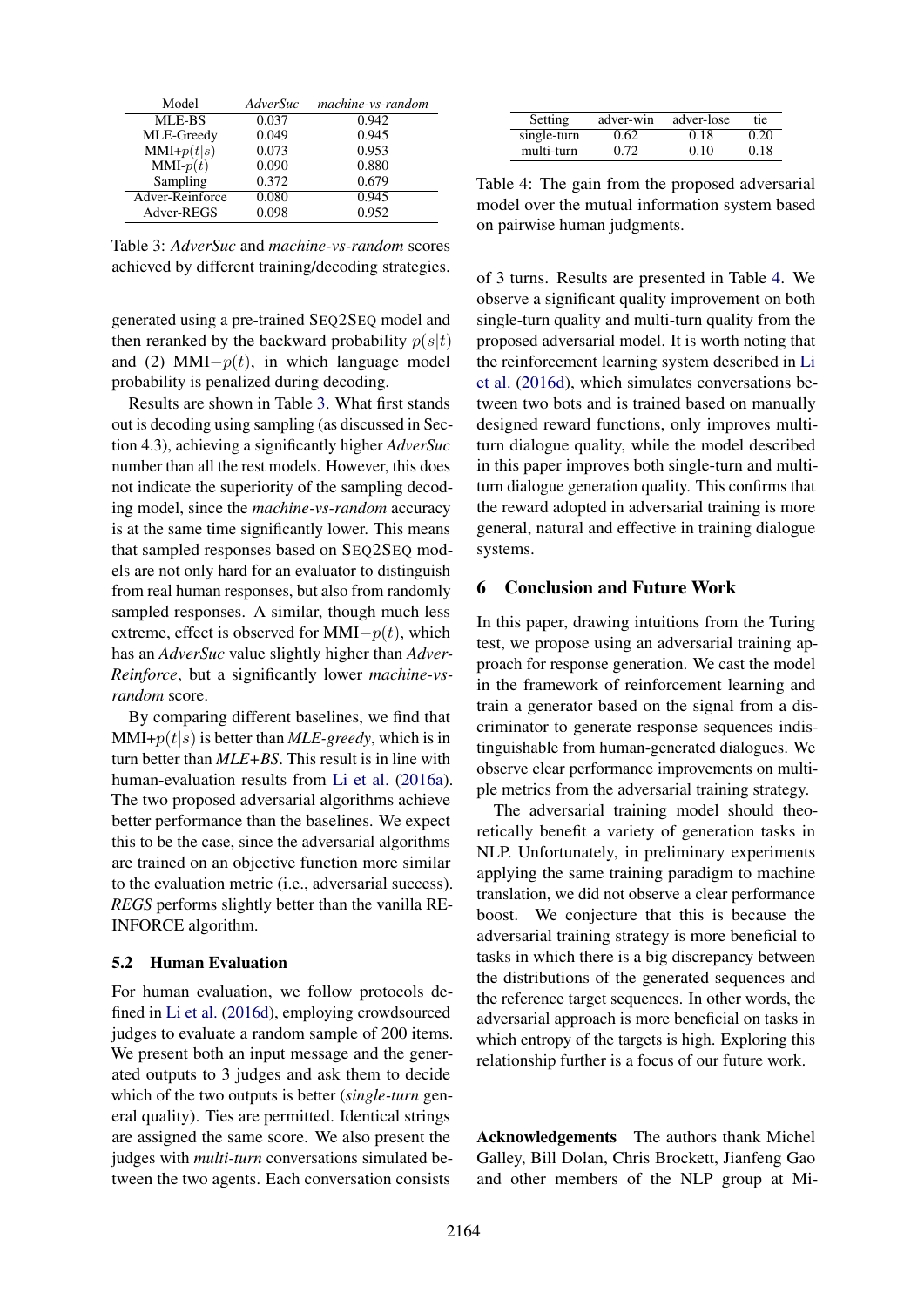crosoft Research, as well as Sumit Chopra and Marc'Aurelio Ranzato from Facebook AI Research for helpful discussions and comments. Jiwei Li is supported by a Facebook Fellowship, which we gratefully acknowledge. This work is also partially supported by the NSF under award IIS-1514268, and the DARPA Communicating with Computers (CwC) program under ARO prime contract no. W911NF- 15-1-0462, IIS-1464128. Any opinions, findings, and conclusions or recommendations expressed in this material are those of the authors and do not necessarily reflect the views of DARPA, the NSF, or Facebook.

#### References

- V. M. Aleksandrov, V. I. Sysoyev, and V. V. Shemeneva. 1968. Stochastic optimization. *Engineering Cybernetics* 5:11–16.
- Nabiha Asghar, Pasca Poupart, Jiang Xin, and Hang Li. 2016. Online sequence-to-sequence reinforcement learning for open-domain conversational agents. *arXiv preprint arXiv:1612.03929* .
- Dzmitry Bahdanau, Philemon Brakel, Kelvin Xu, Anirudh Goyal, Ryan Lowe, Joelle Pineau, Aaron Courville, and Yoshua Bengio. 2017. An actor-critic algorithm for sequence prediction. *ICLR* .
- Dzmitry Bahdanau, Kyunghyun Cho, and Yoshua Bengio. 2015. Neural machine translation by jointly learning to align and translate. In *Proc. of ICLR*.
- Samuel R Bowman, Luke Vilnis, Oriol Vinyals, Andrew M Dai, Rafal Jozefowicz, and Samy Bengio. 2016. Generating sentences from a continuous space. *CoNLL* .
- Xi Chen, Yan Duan, Rein Houthooft, John Schulman, Ilya Sutskever, and Pieter Abbeel. 2016a. Infogan: Interpretable representation learning by information maximizing generative adversarial nets. In *Advances In Neural Information Processing Systems*. pages 2172–2180.
- Xilun Chen, Ben Athiwaratkun, Yu Sun, Kilian Weinberger, and Claire Cardie. 2016b. Adversarial deep averaging networks for cross-lingual sentiment classification. *arXiv preprint arXiv:1606.01614* .
- Emily L Denton, Soumith Chintala, Rob Fergus, et al. 2015. Deep generative image models using a? laplacian pyramid of adversarial networks. In *Advances in neural information processing systems*. pages 1486–1494.
- Peter W Glynn. 1990. Likelihood ratio gradient estimation for stochastic systems. *Communications of the ACM* 33(10):75–84.
- Ian Goodfellow, Jean Pouget-Abadie, Mehdi Mirza, Bing Xu, David Warde-Farley, Sherjil Ozair, Aaron Courville, and Yoshua Bengio. 2014. Generative adversarial nets. In *Advances in Neural Information Processing Systems*. pages 2672–2680.
- Sepp Hochreiter and Jürgen Schmidhuber. 1997. Long short-term memory. *Neural computation* 9(8):1735– 1780.
- Thorsten Joachims. 2002. *Learning to classify text using support vector machines: Methods, theory and algorithms*. Kluwer Academic Publishers.
- Anjuli Kannan and Oriol Vinyals. 2016. Adversarial evaluation of dialogue models. In *NIPS 2016 Workshop on Adversarial Training*.
- Alex Lamb, Anirudh Goyal, Ying Zhang, Saizheng Zhang, Aaron Courville, and Yoshua Bengio. 2016. Professor forcing: A new algorithm for training recurrent networks. In *Advances In Neural Information Processing Systems*. pages 4601–4609.
- Jiwei Li, Michel Galley, Chris Brockett, Jianfeng Gao, and Bill Dolan. 2016a. A diversity-promoting objective function for neural conversation models. In *Proc. of NAACL-HLT*.
- Jiwei Li, Michel Galley, Chris Brockett, Georgios Spithourakis, Jianfeng Gao, and Bill Dolan. 2016b. A persona-based neural conversation model. In *Proceedings of the 54th Annual Meeting of the Association for Computational Linguistics (Volume 1: Long Papers)*. Berlin, Germany, pages 994–1003. http://www.aclweb.org/anthology/P16-1094.
- Jiwei Li, Minh-Thang Luong, and Dan Jurafsky. 2015. A hierarchical neural autoencoder for paragraphs and documents. *ACL* .
- Jiwei Li, Will Monroe, and Dan Jurafsky. 2016c. A simple, fast diverse decoding algorithm for neural generation. *arXiv preprint arXiv:1611.08562* .
- Jiwei Li, Will Monroe, Alan Ritter, and Dan Jurafsky. 2016d. Deep reinforcement learning for dialogue generation. *EMNLP* .
- Chia-Wei Liu, Ryan Lowe, Iulian V Serban, Michael Noseworthy, Laurent Charlin, and Joelle Pineau. 2016. How NOT to evaluate your dialogue system: An empirical study of unsupervised evaluation metrics for dialogue response generation. *EMNLP* .
- Ryan Lowe, Michael Noseworthy, Iulian Serban, Nicolas Angelard-Gontier, Yoshua Bengio, and Joelle Pineau. 2017. Towards an automatic turing test: Learning to evaluate dialogue responses. *ACL* .
- Ryan Lowe, Iulian V Serban, Mike Noseworthy, Laurent Charlin, and Joelle Pineau. 2016. On the evaluation of dialogue systems with next utterance classification. *SIGDIAL* .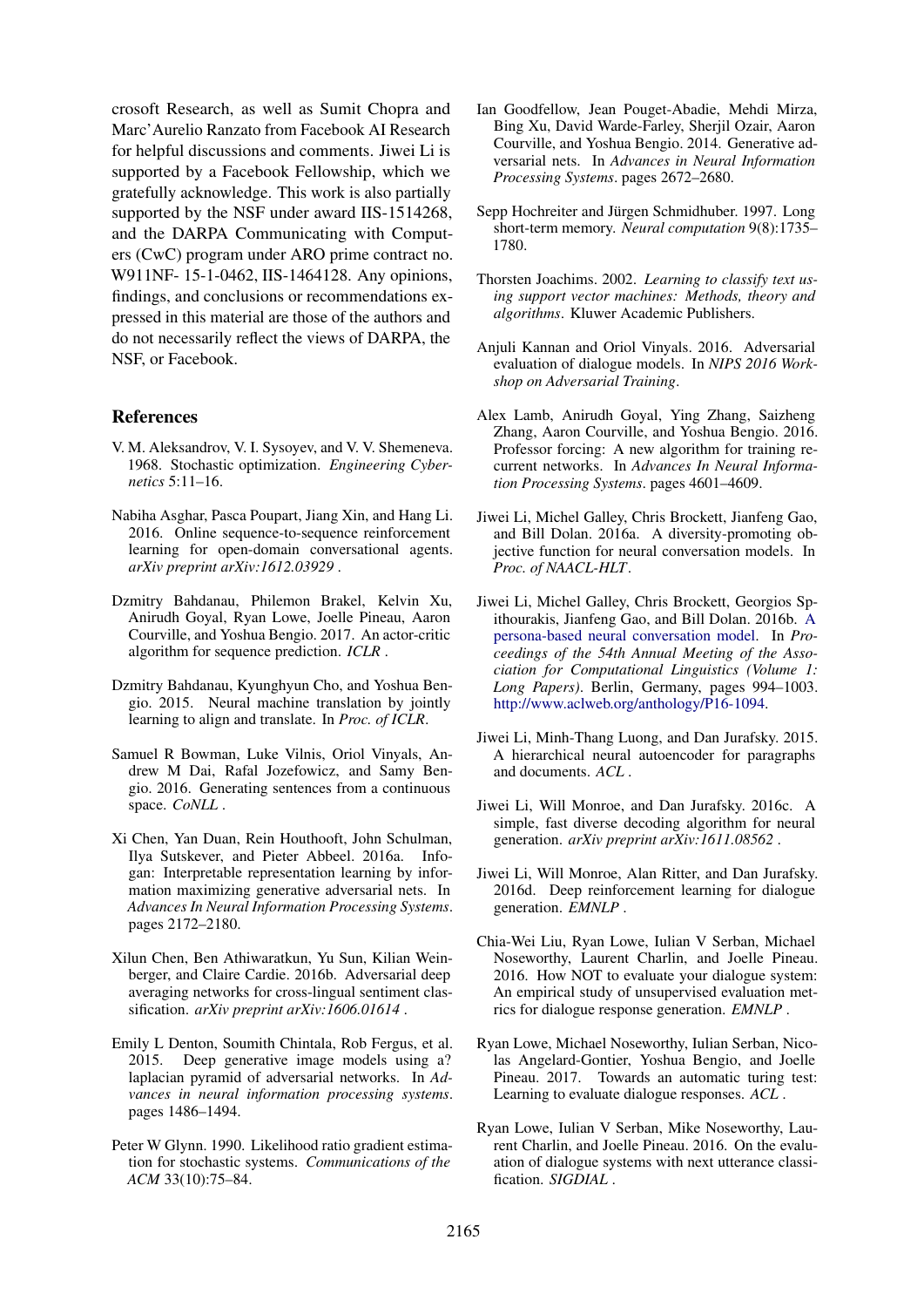- Yi Luan, Yangfeng Ji, and Mari Ostendorf. 2016. LSTM based conversation models. *arXiv preprint arXiv:1603.09457* .
- Minh-Thang Luong, Hieu Pham, and Christopher D Manning. 2015. Effective approaches to attentionbased neural machine translation. *ACL* .
- Alec Radford, Luke Metz, and Soumith Chintala. 2015. Unsupervised representation learning with deep convolutional generative adversarial networks. *arXiv preprint arXiv:1511.06434* .
- Marc'Aurelio Ranzato, Sumit Chopra, Michael Auli, and Wojciech Zaremba. 2016. Sequence level training with recurrent neural networks. *ICLR* .
- Alan Ritter, Colin Cherry, and William B Dolan. 2011. Data-driven response generation in social media. In *Proceedings of EMNLP 2011*. pages 583–593.
- Tim Salimans, Ian Goodfellow, Wojciech Zaremba, Vicki Cheung, Alec Radford, and Xi Chen. 2016. Improved techniques for training gans. In *Advances in Neural Information Processing Systems*. pages 2226–2234.
- Iulian V Serban, Alessandro Sordoni, Yoshua Bengio, Aaron Courville, and Joelle Pineau. 2016a. Building end-to-end dialogue systems using generative hierarchical neural network models. In *Proceedings of AAAI*.
- Iulian V Serban, Alessandro Sordoni, Yoshua Bengio, Aaron Courville, and Joelle Pineau. 2016b. Building end-to-end dialogue systems using generative hierarchical neural network models. In *Proceedings of the 30th AAAI Conference on Artificial Intelligence (AAAI-16)*.
- Iulian Vlad Serban, Tim Klinger, Gerald Tesauro, Kartik Talamadupula, Bowen Zhou, Yoshua Bengio, and Aaron Courville. 2016c. Multiresolution recurrent neural networks: An application to dialogue response generation. *arXiv preprint arXiv:1606.00776* .
- Iulian Vlad Serban, Ryan Lowe, Laurent Charlin, and Joelle Pineau. 2016d. Generative deep neural networks for dialogue: A short review .
- Iulian Vlad Serban, Alessandro Sordoni, Ryan Lowe, Laurent Charlin, Joelle Pineau, Aaron Courville, and Yoshua Bengio. 2017. A hierarchical latent variable encoder-decoder model for generating dialogues. *AAAI* .
- Lifeng Shang, Zhengdong Lu, and Hang Li. 2015. Neural responding machine for short-text conversation. In *Proceedings of ACL-IJCNLP*. pages 1577–1586.
- Louis Shao, Stephan Gouws, Denny Britz, Anna Goldie, Brian Strope, and Ray Kurzweil. 2017. Generating long and diverse responses with neural conversational models. *ICLR* .
- Shiqi Shen, Yong Cheng, Zhongjun He, Wei He, Hua Wu, Maosong Sun, and Yang Liu. 2016. Minimum risk training for neural machine translation. *ACL* .
- David Silver, Aja Huang, Chris J Maddison, Arthur Guez, Laurent Sifre, George Van Den Driessche, Julian Schrittwieser, Ioannis Antonoglou, Veda Panneershelvam, Marc Lanctot, et al. 2016. Mastering the game of Go with deep neural networks and tree search. *Nature* 529(7587):484–489.
- Alessandro Sordoni, Michel Galley, Michael Auli, Chris Brockett, Yangfeng Ji, Meg Mitchell, Jian-Yun Nie, Jianfeng Gao, and Bill Dolan. 2015. A neural network approach to context-sensitive generation of conversational responses. In *Proceedings of NAACL-HLT*.
- Pei-Hao Su, Milica Gasic, Nikola Mrksic, Lina Rojas-Barahona, Stefan Ultes, David Vandyke, Tsung-Hsien Wen, and Steve Young. 2016. Continuously learning neural dialogue management. *arxiv* .
- Ilya Sutskever, Oriol Vinyals, and Quoc V Le. 2014. Sequence to sequence learning with neural networks. In *Advances in neural information processing systems*. pages 3104–3112.
- Alan M Turing. 1950. Computing machinery and intelligence. *Mind* 59(236):433–460.
- Oriol Vinyals and Quoc Le. 2015. A neural conversational model. In *Proceedings of ICML Deep Learning Workshop*.
- Tsung-Hsien Wen, Milica Gasic, Nikola Mrksic, Lina M Rojas-Barahona, Pei-Hao Su, Stefan Ultes, David Vandyke, and Steve Young. 2016. A networkbased end-to-end trainable task-oriented dialogue system. *arXiv preprint arXiv:1604.04562* .
- Ronald J Williams. 1992. Simple statistical gradientfollowing algorithms for connectionist reinforcement learning. *Machine learning* 8(3-4):229–256.
- Sam Wiseman and Alexander M Rush. 2016. Sequence-to-sequence learning as beam-search optimization. *ACL* .
- Zhen Xu, Bingquan Liu, Baoxun Wang, Chengjie Sun, and Xiaolong Wang. 2016. Incorporating loose-structured knowledge into LSTM with recall gate for conversation modeling. *arXiv preprint arXiv:1605.05110* .
- Kaisheng Yao, Geoffrey Zweig, and Baolin Peng. 2015. Attention with intention for a neural network conversation model. In *NIPS workshop on Machine Learning for Spoken Language Understanding and Interaction*.
- Lantao Yu, Weinan Zhang, Jun Wang, and Yong Yu. 2016a. Seqgan: sequence generative adversarial nets with policy gradient. *arXiv preprint arXiv:1609.05473* .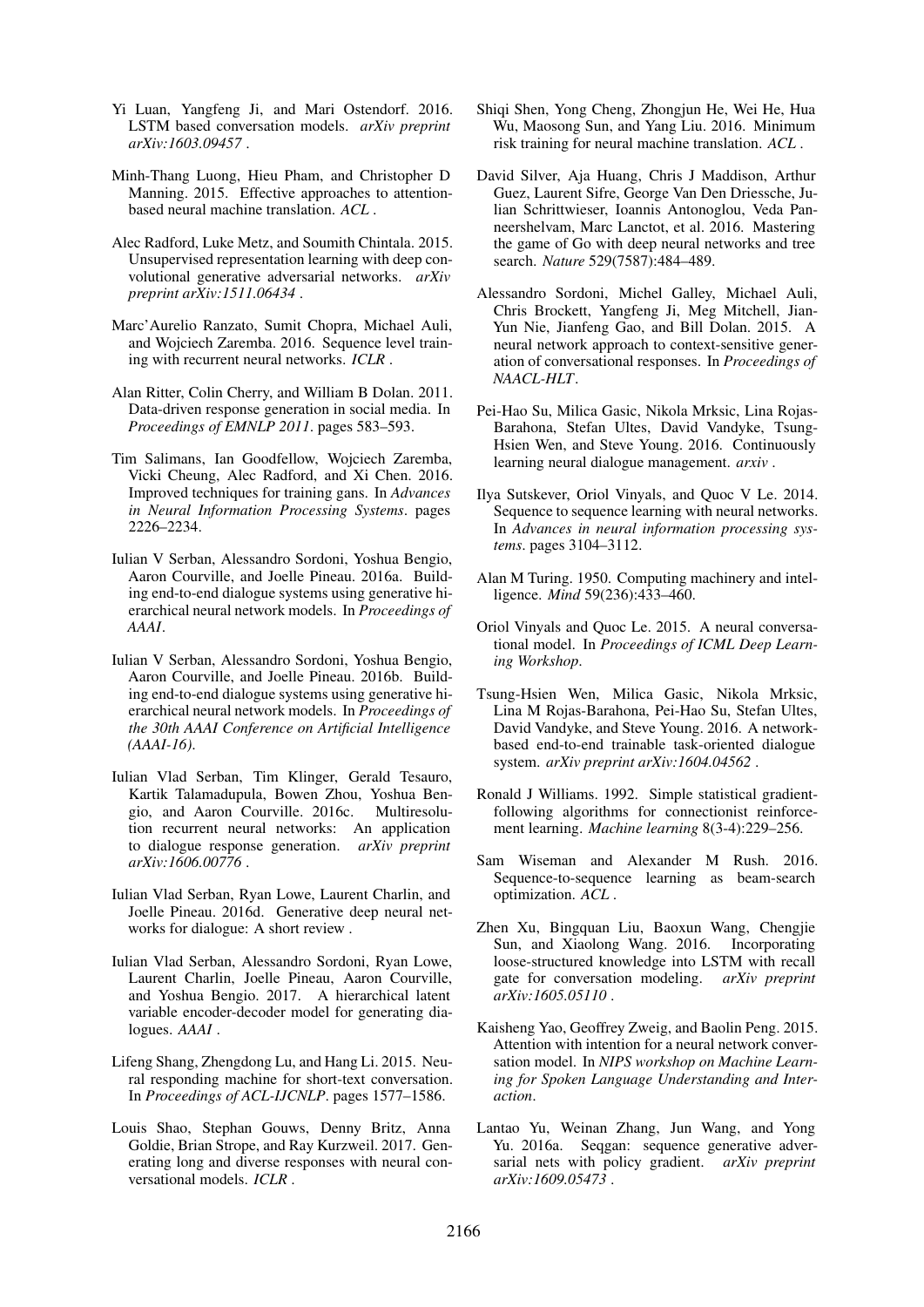- Zhou Yu, Ziyu Xu, Alan W Black, and Alex I Rudnicky. 2016b. Strategy and policy learning for nontask-oriented conversational systems. In *17th Annual Meeting of the Special Interest Group on Discourse and Dialogue*. page 404.
- Yuan Zhang, Regina Barzilay, and Tommi Jaakkola. 2017. Aspect-augmented adversarial networks for domain adaptation. *arXiv preprint arXiv:1701.00188* .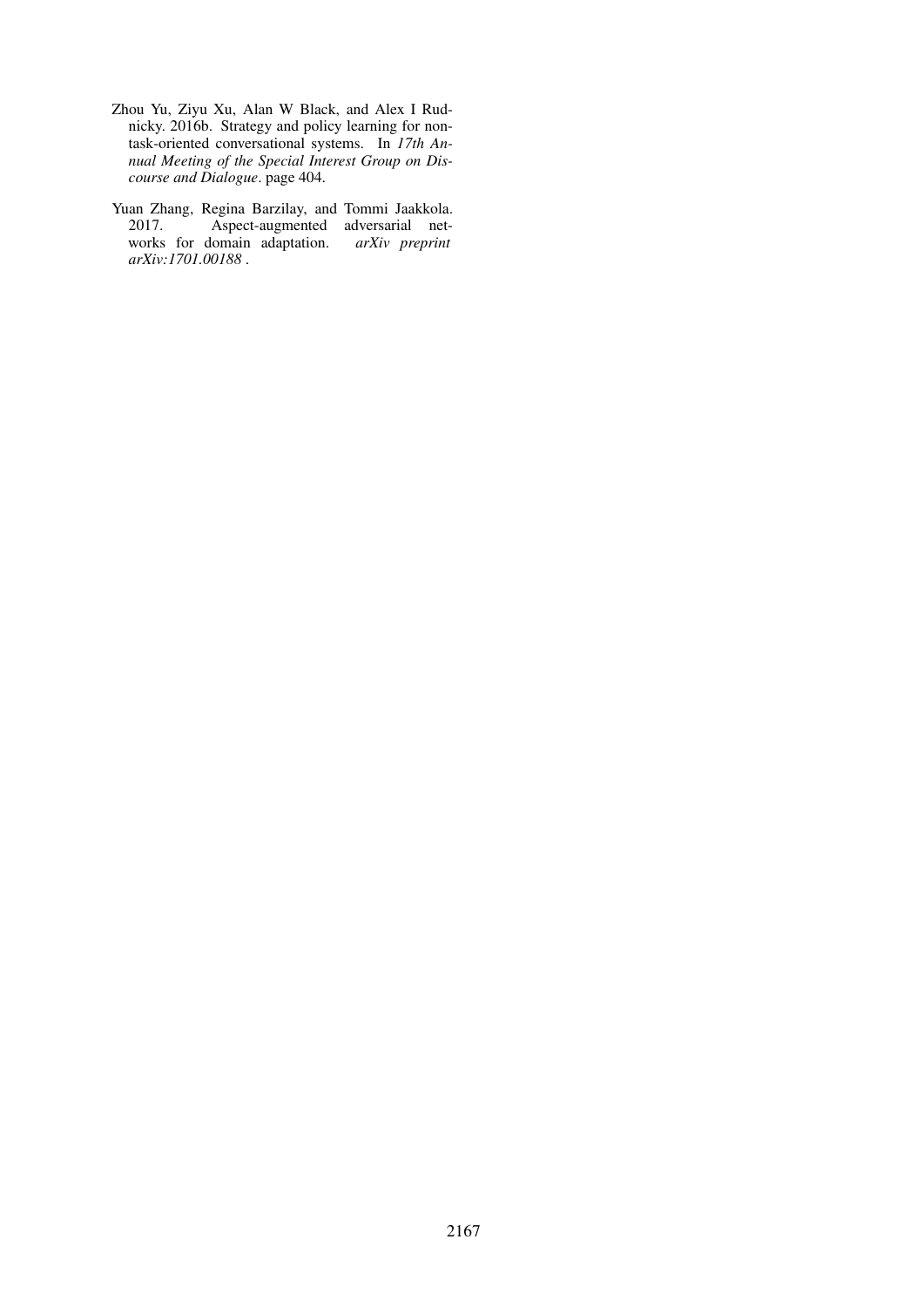| Input              | maybe his eyes were too big for his stomach.                                |
|--------------------|-----------------------------------------------------------------------------|
| Vanilla-MLE        | he 's got a big mouth.                                                      |
| Vanilla-Sample     | i'm sure he's unhappy with the fact.                                        |
| Reinforce          | he 's a little bit of a pain.                                               |
| МC                 | i don 't think so.                                                          |
|                    |                                                                             |
| Input              | they didn't have much success with this problem commander.                  |
| Vanilla-MLE        | they 're not the only ones who have been in the system.                     |
| Vanilla-Sample     | it 's the new priority only.                                                |
| <b>Reinforce</b>   | they 're not the only ones who can help us.                                 |
| МC                 | can we find someone else?                                                   |
| Input              | and he carried them all the time wherever he went.                          |
| Vanilla-MLE        | i don't know who he is.                                                     |
|                    |                                                                             |
| Vanilla-Sample     | the church  suffered the winds of 900 meters with horse aid.                |
| Reinforce          | he was a good man.                                                          |
| МC                 | he was a very good man.                                                     |
| Input              | somebody probably flushed their pet snake down the toilet.                  |
| <b>Vanilla-MLE</b> | i'm sure the dog will be here soon.                                         |
| Vanilla-Sample     | i could at least think.                                                     |
| <b>Reinforce</b>   | i don 't think so.                                                          |
|                    |                                                                             |
| MC                 | i don't think so.                                                           |
| Input              | excuse me but how did we pay for these suits?                               |
| Vanilla-MLE        | i'm not a beggar.                                                           |
| Vanilla-Sample     | is this the money eugene?                                                   |
| <b>Reinforce</b>   | i don 't know what to do.                                                   |
| MC                 | how much money you owe me?                                                  |
| Input              | while the beautiful and happy world was madly destroyed;                    |
| Vanilla-MLE        | i was born in the world of the world                                        |
|                    |                                                                             |
| Vanilla-Sample     | as in childhood i took you to one tenth of a postcard                       |
| <b>Reinforce</b>   | and the world was full of joy.                                              |
| МC                 | and the world was full of joy.                                              |
| Input              | i was kinda hoping that you were my dad.                                    |
| Vanilla-MLE        | i 'm just a little bit of a little bit of a little bit of a little bit of a |
| Vanilla-Sample     | shiny gold gold and silver in the mountains.                                |
| <b>Reinforce</b>   | i'm not gonna be a baby.                                                    |
|                    |                                                                             |
| МC                 | i 'm not going to be a father.                                              |
| Input              | the man who does that is not afraid to die.                                 |
| Vanilla-MLE        | he 's not afraid of the dark.                                               |
| Vanilla-Sample     | even the program is the only truth                                          |
| Reinforce          | he 's also not afraid of me.                                                |
| МC                 | he 's such a brave man!                                                     |
| Input              | do you have any idea what caused the explosion?                             |
| Vanilla-MLE        | i think it 's the same thing.                                               |
|                    |                                                                             |
| Vanilla-Sample     | i 'm still very nervous.                                                    |
| <b>Reinforce</b>   | maybe it 's just a coincidence.                                             |
| МC                 | i don 't know if it 's a coincidence.                                       |
| Input              | don't bother the citizens in hong kong island anymore                       |
| Vanilla-MLE        | i 'll be back in a few days                                                 |
| Vanilla-Sample     | you wiii be transferred to the target court                                 |
| <b>Reinforce</b>   | i 'm not sure if you can handle it without bothering them.                  |
| MC                 | i'm not going to be a nuisance                                              |
|                    |                                                                             |
|                    |                                                                             |
| Input              | you know you ought to find yourself a girl.                                 |
| Vanilla-MLE        | you know what i mean?                                                       |
| Vanilla-Sample     | it 's full of crime                                                         |
| <b>Reinforce</b>   | i don't know what you 're talking about.                                    |
| MC                 | i don't want to be a girl.                                                  |
| Input              |                                                                             |
|                    | i got you the big screen tv deluxe UNknown machine                          |
| Vanilla-MLE        | i 'm gonna be a little late for the movie.                                  |
| Vanilla-Sample     | you mean you 're living ?                                                   |
| Reinforce          | i 'm gonna get you a new one.                                               |
| МC                 | i 'm gonna get you a new tv set.                                            |
| Input              | we won 't give her the chance to surprise us.                               |
| Vanilla-MLE        | she 's not going to be a party member.                                      |
|                    |                                                                             |
| Vanilla-Sample     | the timing 's good and bad.                                                 |
| Reinforce          | we 'll have to get her back.                                                |
| МC                 | i don't think we have to worry about her.                                   |
| Input              | does it live in this matter we call dna?                                    |
| Vanilla-MLE        | i don't think so.                                                           |
| Vanilla-Sample     | and it requires time to be wrong and no one believes it.                    |
| Reinforce          | it 's a genetic disorder.                                                   |

Table 5: Appendix: Responses sampled from different models.